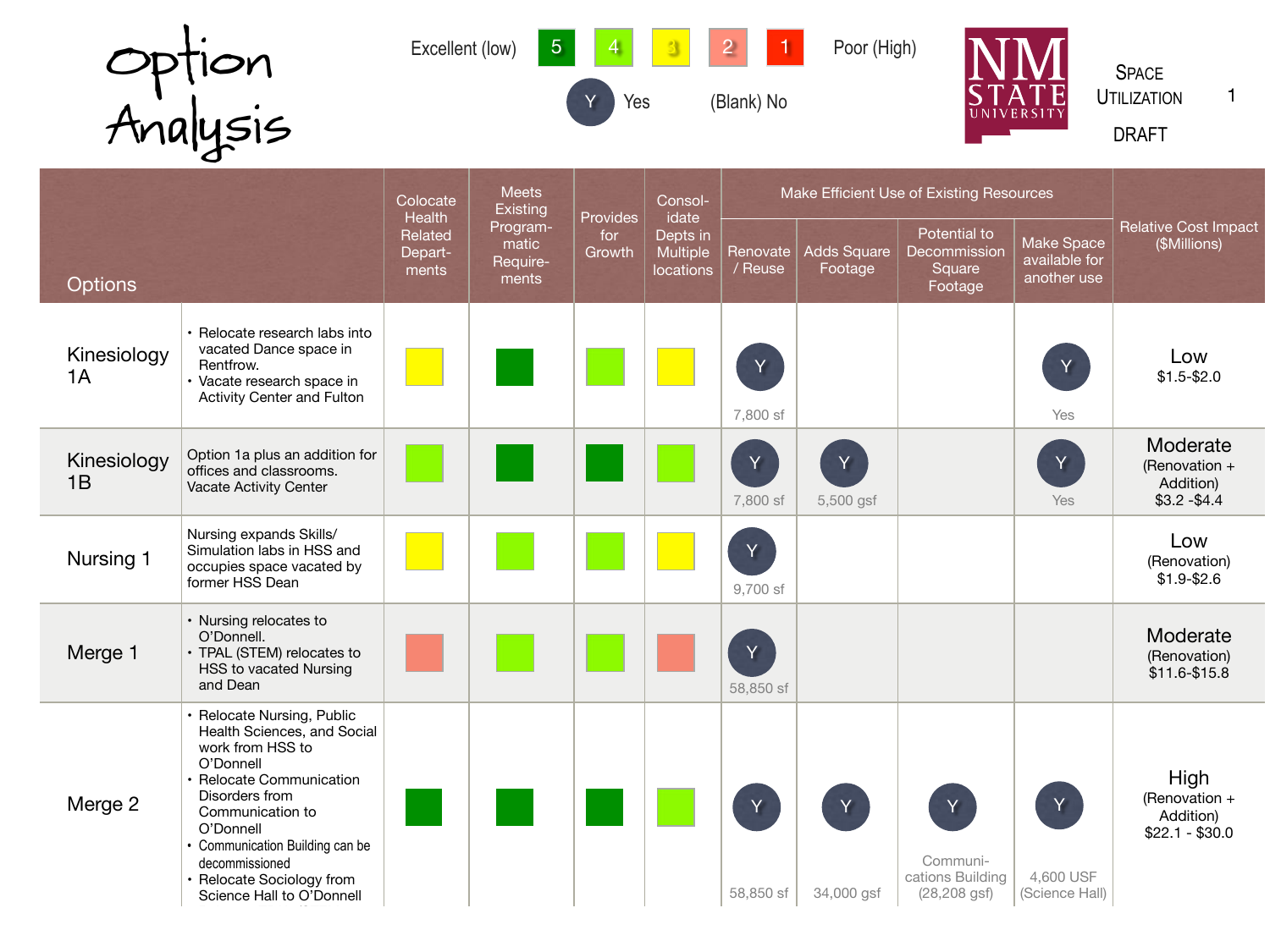

|                |                                                                                                                                                                                                                                                                                                                                                                                                                                            | Colocate                              | <b>Meets</b><br><b>Existing</b>        |                           | Consol-                                                  |                     | Make Efficient Use of Existing Resources |                                                       |                                            |                                                      |
|----------------|--------------------------------------------------------------------------------------------------------------------------------------------------------------------------------------------------------------------------------------------------------------------------------------------------------------------------------------------------------------------------------------------------------------------------------------------|---------------------------------------|----------------------------------------|---------------------------|----------------------------------------------------------|---------------------|------------------------------------------|-------------------------------------------------------|--------------------------------------------|------------------------------------------------------|
| <b>Options</b> |                                                                                                                                                                                                                                                                                                                                                                                                                                            | Health<br>Related<br>Depart-<br>ments | Program-<br>matic<br>Require-<br>ments | Provides<br>for<br>Growth | idate<br>Depts in<br><b>Multiple</b><br><b>locations</b> | Renovate<br>/ Reuse | <b>Adds Square</b><br>Footage            | Potential to<br>Decommission<br>Square<br>Footage     | Make Space<br>available for<br>another use | <b>Relative Cost Impact</b><br>(\$Millions)          |
| Merge<br>3a    | • Nursing expands at HSS into vacated<br>Dean's space<br>· Social Work and Public Health Science<br>remain in HSS<br>· Sociology remains in Science Hall<br><b>Communication Disorders relocates</b><br>from Communication Building to<br>O'Donnell (Need to relocate remaining<br>users, 10,400 asf)<br>• Communication Building can be<br>decommissioned                                                                                 |                                       |                                        |                           |                                                          | 11,300 sf           | 10,000 GSF                               |                                                       |                                            | Low<br>(Renovation $+$<br>Addition)<br>$$5.3 - $7.2$ |
| Merge<br>3b    | • Nursing expands at HSS into vacated Dean's<br>space<br>• Social Work and Public Health Science<br>relocates from HSS to O'Donnell<br>• Sociology relocates from Science Hall to<br>O'Donnell<br><b>Communication Disorders relocates from</b><br>Communication Building to O'Donnell (Need to<br>rCommunication Building can be<br>decommissioned<br>• STEM Outreach relocates from O'Donnell to<br><b>HSS Building</b>                  |                                       |                                        |                           |                                                          | 58,850 sf           | Y<br>15,800 GSF                          | Y.<br>Communi-<br>cations Building<br>$(28, 208$ gsf) | 4,600 USF<br>(Science Hall)                | High<br>Renovation +<br>Addition)<br>$$15.6 - $21.6$ |
| Merge<br>3c    | • Nursing expands at HSS into vacated Dean's<br>space<br>• Social Work and Public Health Science<br>relocates from HSS to O'Donnell<br>• Sociology remains at Science Hall<br>• Communication Disorders relocates from<br>Communication Building to O'Donnell (Need to<br>relocate remaining users, 10,400 asf)<br>• Communication Building can be<br>decommissioned<br>• STEM Outreach relocates from O'Donnell to<br><b>HSS Building</b> |                                       |                                        |                           |                                                          | 53,850 sf           | 11,000 GSF                               | Communi-<br>cations Building<br>$(28, 208$ gsf)       |                                            | High<br>Renovation +<br>Addition)<br>$$14.0 - $19.0$ |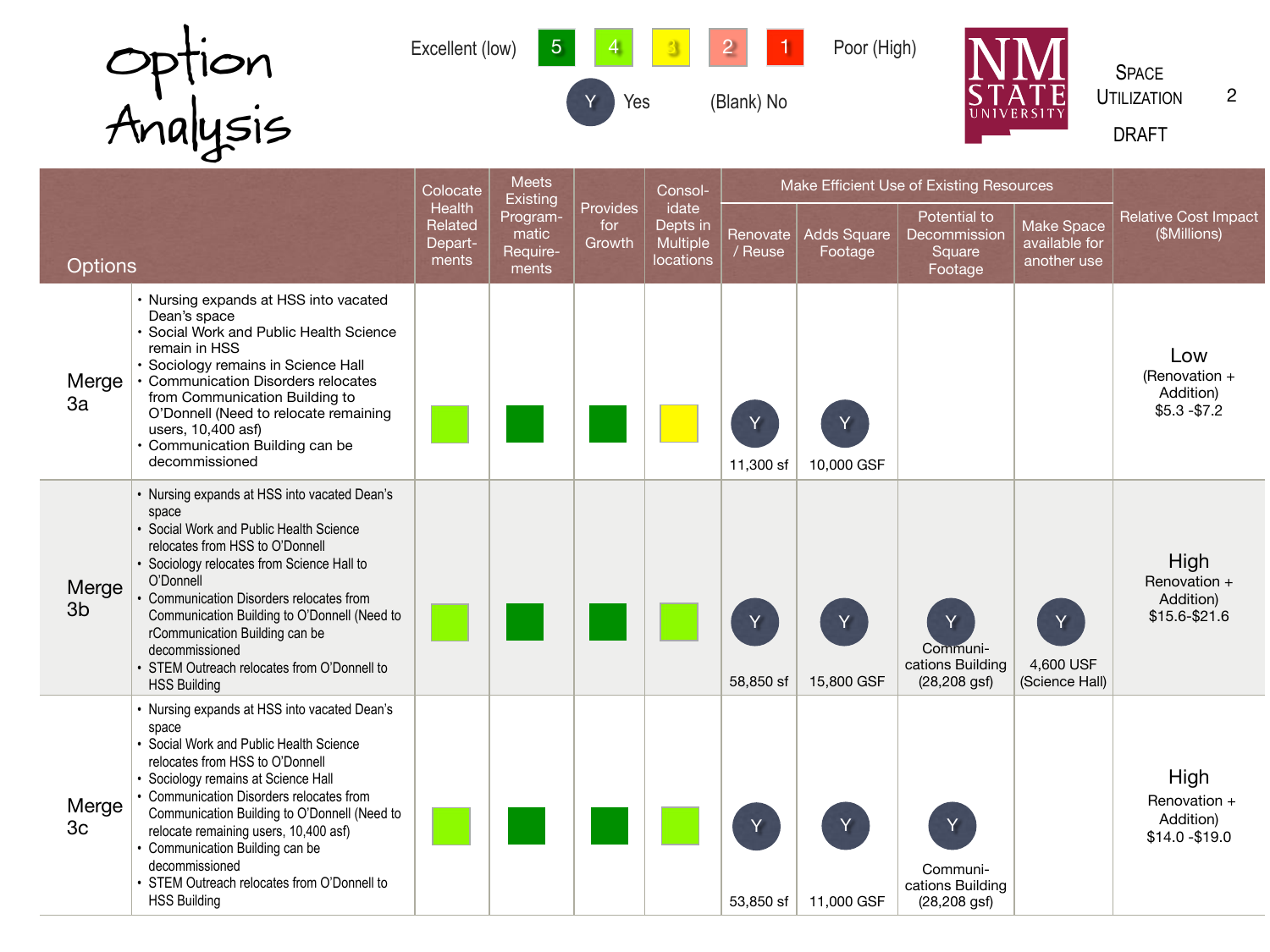|                | Option<br>Analysis                                                                                                                                                                                                                                                                                                                                                                           | Excellent (low)                       | 5                                      | Yes                              |                                                          | (Blank) No          | Poor (High)                   | <b>UNIVERSIT</b>                                  |                                                   | <b>SPACE</b><br>3<br><b>UTILIZATION</b><br><b>DRAFT</b>    |
|----------------|----------------------------------------------------------------------------------------------------------------------------------------------------------------------------------------------------------------------------------------------------------------------------------------------------------------------------------------------------------------------------------------------|---------------------------------------|----------------------------------------|----------------------------------|----------------------------------------------------------|---------------------|-------------------------------|---------------------------------------------------|---------------------------------------------------|------------------------------------------------------------|
|                |                                                                                                                                                                                                                                                                                                                                                                                              | Colocate                              | <b>Meets</b><br><b>Existing</b>        |                                  | Consol-                                                  |                     |                               | Make Efficient Use of Existing Resources          |                                                   |                                                            |
| <b>Options</b> |                                                                                                                                                                                                                                                                                                                                                                                              | Health<br>Related<br>Depart-<br>ments | Program-<br>matic<br>Require-<br>ments | <b>Provides</b><br>for<br>Growth | idate<br>Depts in<br><b>Multiple</b><br><b>locations</b> | Renovate<br>/ Reuse | <b>Adds Square</b><br>Footage | Potential to<br>Decommission<br>Square<br>Footage | <b>Make Space</b><br>available for<br>another use | <b>Relative Cost</b><br>Impact (\$Millions)                |
| Merge<br>3D    | • Nursing expands at HSS into vacated<br>Dean's space<br>• Social Work and Public Health Science<br>remain in HSS<br>• Sociology remains in Science Hall<br>• Communication Disorders relocates<br>from Communication Building to<br>O'Donnell (Need to relocate remaining<br>users, 10,400 asf)<br>• Communication Building can be<br>decommissioned<br>• Construct state of the art multi- |                                       |                                        |                                  |                                                          |                     | Y                             | Y                                                 | Y                                                 | Moderate<br>(Renovation $+$<br>Addition)<br>$$8.5 - $11.4$ |

20,000 sf | 10,000 GSF

disciplinary classrooms, or surge space

to enable internal moves during

renovation activities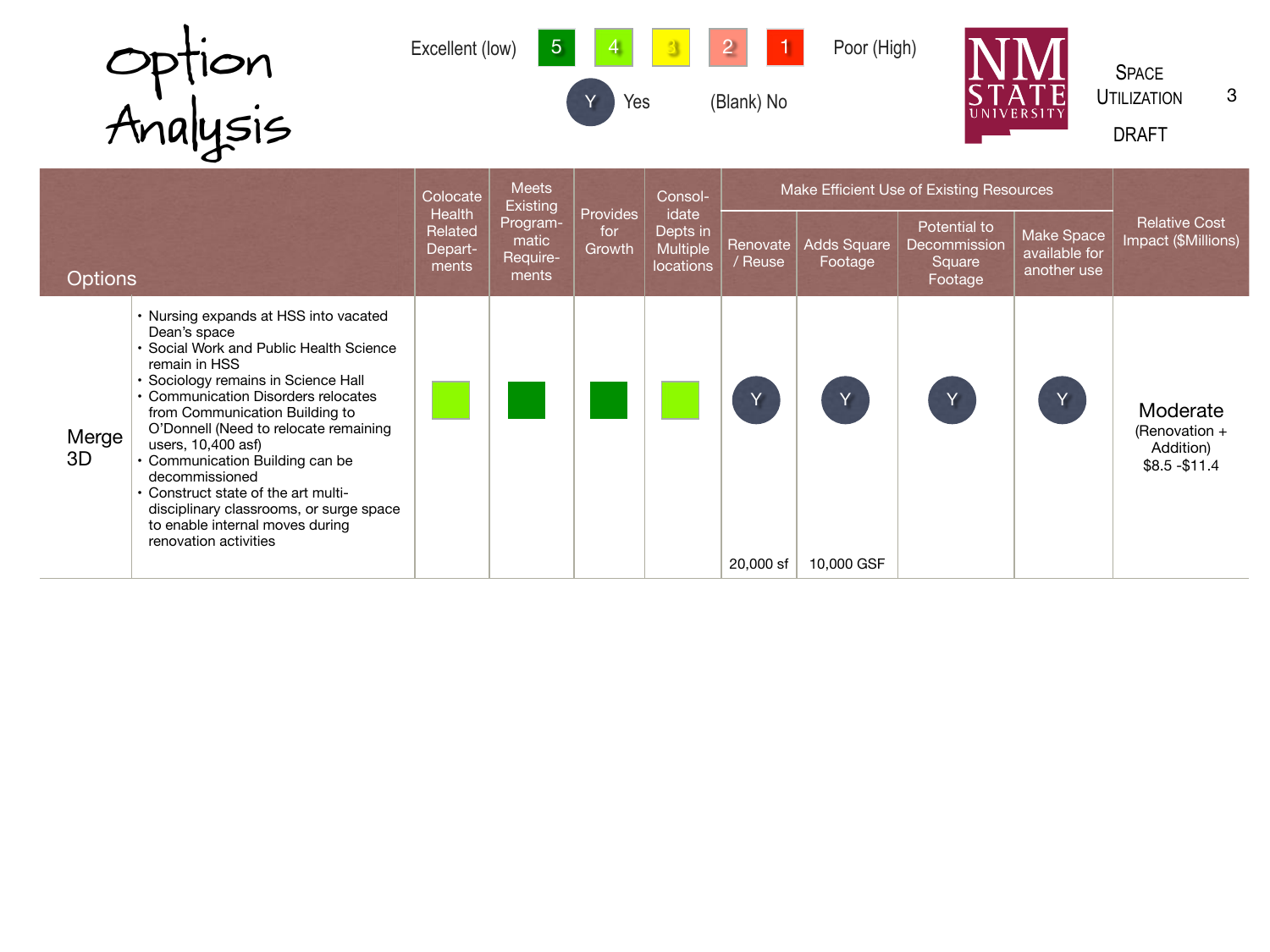### Recommendation STATE SPACE



### Alternative 1: Recommendation given \$15 million Total Project Budget is available

|                |                                                                                                                                                                                                                                                                                                                                                                                                                                                                                                                                                                                                             | <b>ROM Cost Range*</b><br>(S M) |  |             |
|----------------|-------------------------------------------------------------------------------------------------------------------------------------------------------------------------------------------------------------------------------------------------------------------------------------------------------------------------------------------------------------------------------------------------------------------------------------------------------------------------------------------------------------------------------------------------------------------------------------------------------------|---------------------------------|--|-------------|
| Option         | <b>Why</b>                                                                                                                                                                                                                                                                                                                                                                                                                                                                                                                                                                                                  | Low                             |  | <b>High</b> |
| Merge 3d       | Addresses immediate growth needs of Nursing at<br>the HSS Building. Consolidates Communication<br>Disorders with CEP clinics. Provides potential to<br>decommission the substandard Communication<br>Sciences Building (will need to relocate remaining<br>occupants).<br>Provides a larger addition to O'Donnell to<br>accommodate state-of-the-art multi-disciplinary<br>learning spaces to serve the new college and the<br>southwest sector of the campus. Alternatively,<br>some or all of the space can be shell space to<br>provide transition space for NMSU units during<br>renovation activities. | \$8.45                          |  | \$11.4      |
| Kinesiology 1a | Best meets evaluation criteria. Frees up space in<br>the Activity Center for other purposes                                                                                                                                                                                                                                                                                                                                                                                                                                                                                                                 | \$1.54                          |  | \$2.09      |
|                | <b>Total</b>                                                                                                                                                                                                                                                                                                                                                                                                                                                                                                                                                                                                | \$9.99                          |  | \$13.49     |

\*Rough Order of Magnitude, Total Project Cost, Preconceptual Cost Estimate (2021 dollars)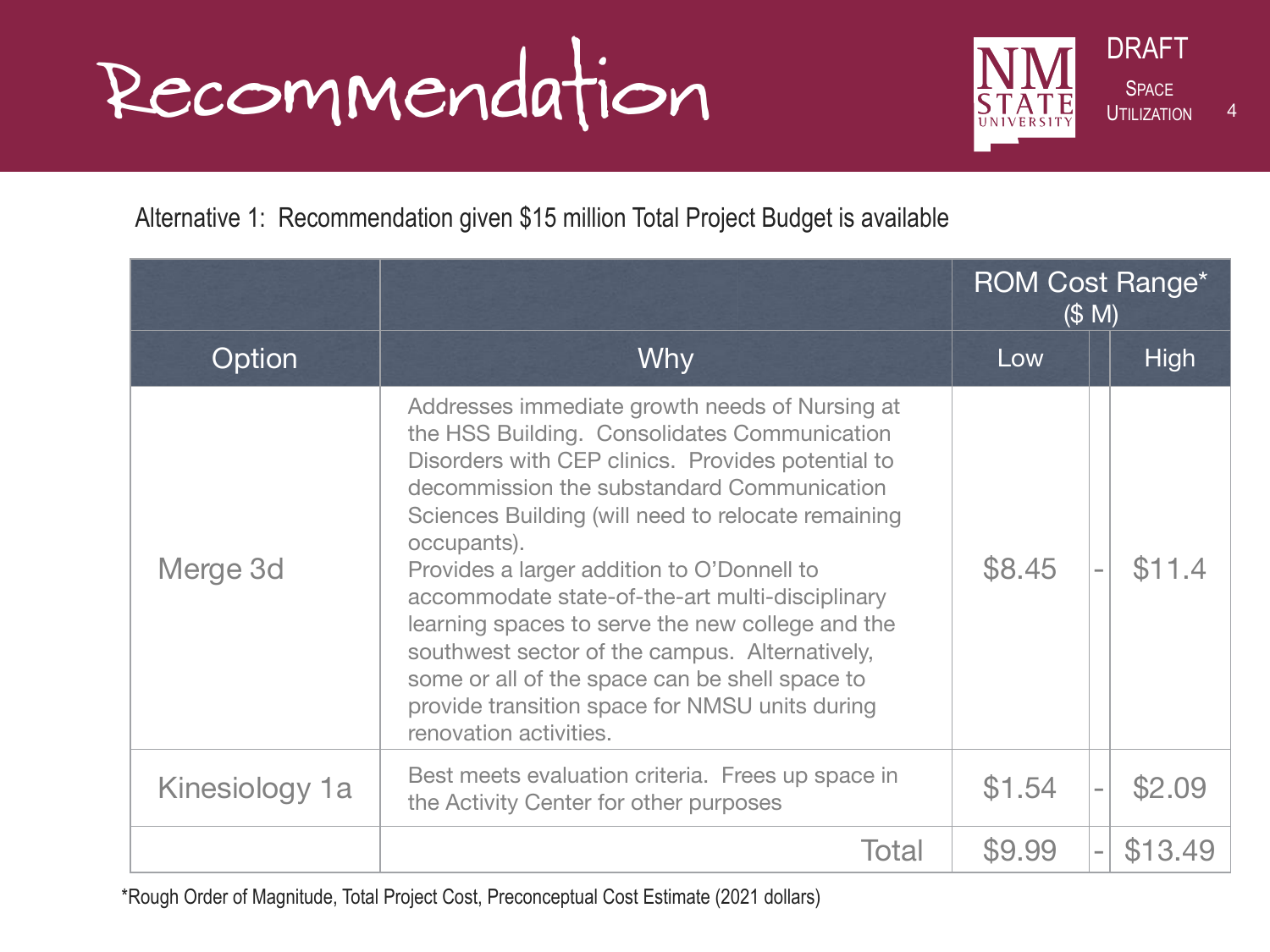## Recommendation STATE SPACE



#### Alternative 2: Recommendation given \$15 million Total Project Budget is available

|                |                                                                                                                                                                                                                                                                                                                      |        | <b>ROM Cost Range*</b><br>(S M) |
|----------------|----------------------------------------------------------------------------------------------------------------------------------------------------------------------------------------------------------------------------------------------------------------------------------------------------------------------|--------|---------------------------------|
| Option         | <b>Why</b>                                                                                                                                                                                                                                                                                                           | Low    | High                            |
| Merge 3a       | Addresses immediate growth needs of Nursing.<br><b>Consolidates Communication Disorders in a new</b><br>addition to O'Donnell. No other renovation at<br>O'Donnell required. Provides potential to<br>decommission the substandard Communication<br>Sciences Building (will need to relocate remaining<br>occupants) | \$5.34 | \$7.23                          |
| Kinesiology 1B | Best meets evaluation criteria. Frees up space in<br>the Activity Center for other purposes                                                                                                                                                                                                                          | \$3.25 | \$4.4<br>$\sim$                 |
|                | Total                                                                                                                                                                                                                                                                                                                | \$8.59 | \$11,63<br>$\equiv$             |